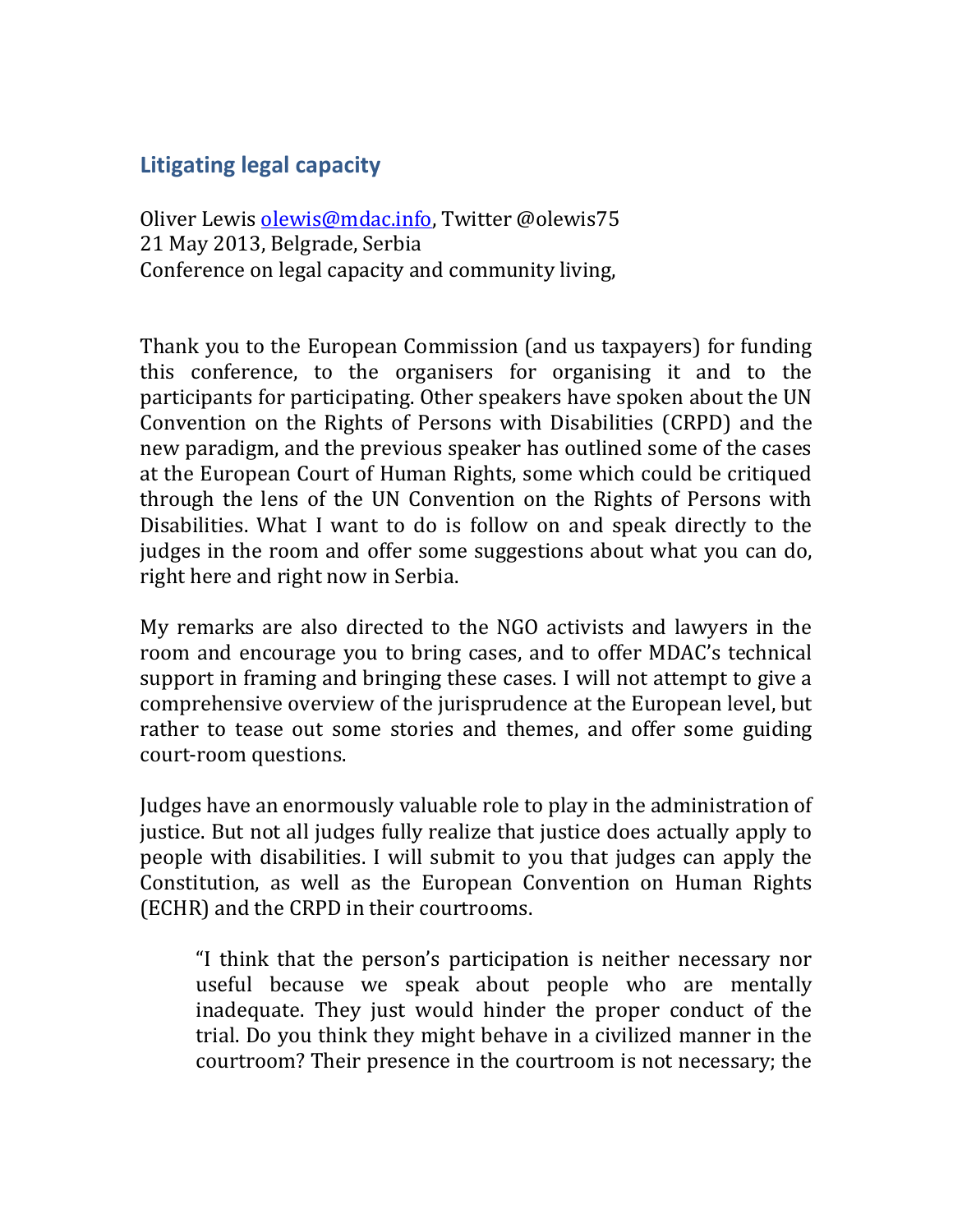relatives talk for them, while the conclusion is based on the report of the psychiatric expertise." Judge from Moldova

So just as Eric Rosenthal rightly linked legal capacity to matters of life and death, I want to underline that legal capacity is grounded in the rule of law. We need to focus those who are at risk of being excluded from the rule of law. And while I echo Amita's point that one cannot make a circle from a square, I do think litigation can act like a chisel to chip off some of the sharp corners of the square, not to create a smooth circle, but to demonstrate that the square is not fit for purpose.

I also encourage you in the strongest of terms to pursue litigation in parallel to law reform, because (a) it documents human rights violations, and (b) it gives you a different strategy if or when the Serbian government fails to revise the law. This is what has happened in Hungary: we have spent the last five years advocating rather than litigating, only to get a new law which is a square rather than a circle.

I suggest three distinct clusters of cases which lawyers can bring, and which judges can adjudicate. The first cluster of cases chip away at the guardianship edifice, the square. The second decouples legal capacity from subsequent losses of human rights, and the third encourages the State to set up alternatives to guardianship, the circle.

I want to tell you about two cases from other jurisdictions – Bulgaria and Russia – both of which have similar legislation to Serbia. First, Bulgaria. Let me introduce you to one of my heroes, Rusi Stanev.

In 2002, when he was 46, Rusi was taken by ambulance from his home. He was driven 400km away to the Social Care Institution for Adults with Mental Disorders, near a village called Pastra. The reason he was taken there is because two years previously he had been placed under guardianship, in proceedings in which he was not informed or involved. His guardian was initially a local government employee who had never met him. The guardian arranged the social care institution placement in a contract with the director of the social care institution who then became the guardian. Rusi had no knowledge of this. Rusi spent the next eight years there.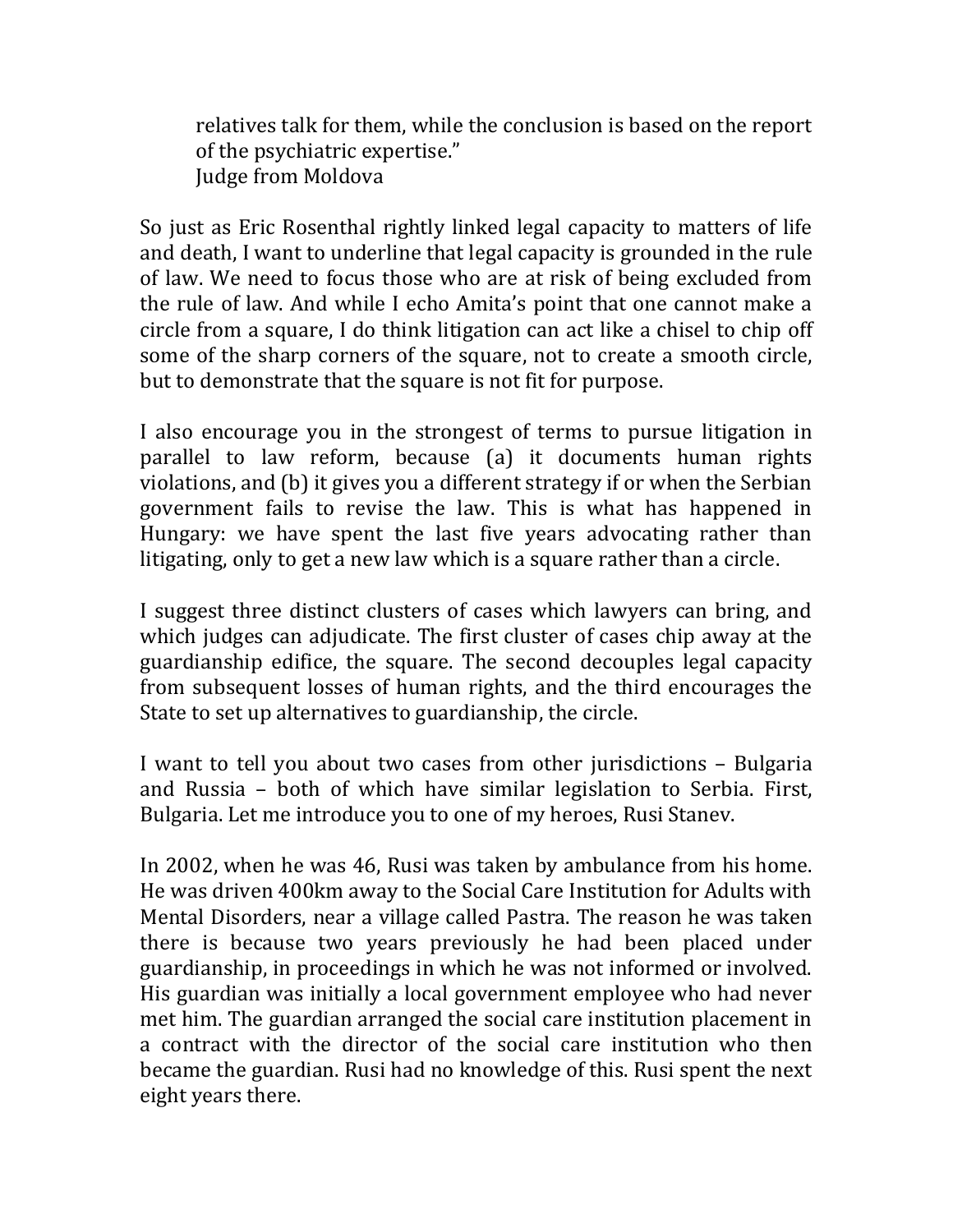On a monitoring visit to the Pastra Home in 2003, the European Committee for the Prevention of Torture found that the sanitary conditions, lack of heating and inadequate food in the institution amounted to inhuman and degrading treatment. Although the Committee called for the immediate closure of the institution, repairs were only made in 2009 and the institution remains open today.

Rusi attempted several times to initiate a review of the restriction on his legal capacity, but was barred from bringing a proceeding without the consent of his guardian (who, once he was at the institution, was replaced by the director of the institution) and so never had the restrictions on his legal capacity reviewed by a court. Talk about excluded from the rule of law!

The Bulgarian justice system provided him with no remedies, so the Bulgarian Helsinki Committee and MDAC assisted him to take his case to the European Court of Human Rights. He became the first ever person from a social care institution to appear before the Court. Twice.

In its January 2012 ruling, the Court found:

- 1. The living conditions to which Rusi was exposed during a period of approximately seven years amounted to degrading treatment (violation of Article 3 ECHR). This is the first ever such finding in a disability case!
- 2. In the particular circumstances of the case, which include the involvement of government authorities in the placement, the restrictive rules regarding absences from the institution, the duration of the placement and Rusi's lack of consent to the measure, that there was a deprivation of liberty (violation of Article 5(1) ECHR). This is the first ever such finding of detention in a social care setting!
- 3. There was no review of the lawfulness of Rusi's placement in the Pastra institution (violation of Article 5(4) ECHR).
- 4. Rusi was unable to avail himself prior to the Court's judgment in the present case, or will be able to do so after its delivery, of a right to compensation for the violation of Article 5(1) and (4) ECHR (violation of Article 5(5) ECHR)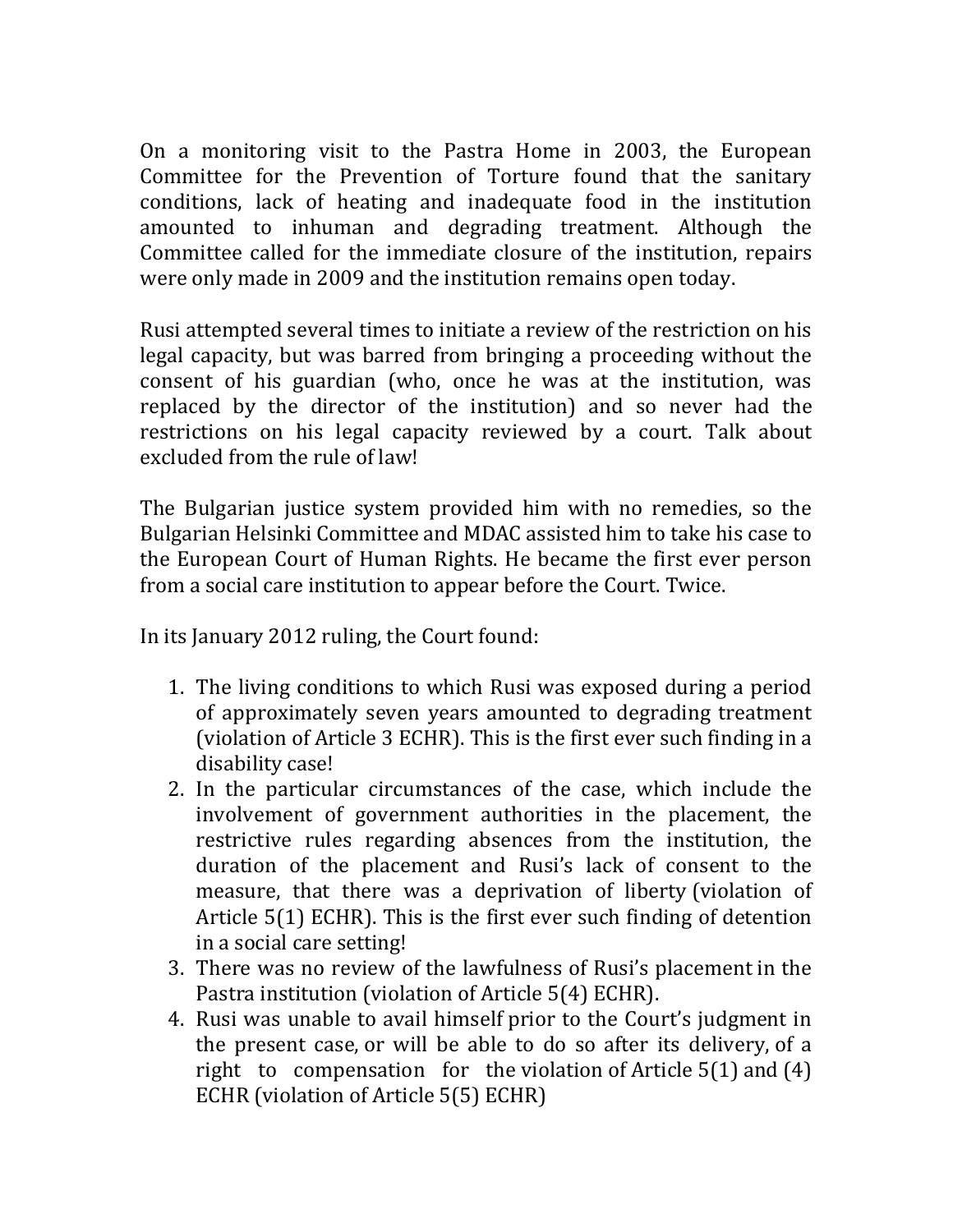- 5. The remedies in question were not effective and, even assuming that, as a result of the procedure for restoration of legal capacity, Rusi had been able to have his legal capacity restored and to leave the home, he would not have been awarded any compensation for his treatment during his placement there (violation of Article 13 ECHR, taken in conjunction with Article 3 ECHR).
- 6. Rusi had no direct access to a court to seek restoration of his legal capacity (violation of Article 6(1) ECHR).

So you can see how a case about disability can be argued in a mainstream human rights way. So judges, you can also invoke constitutional law and the ECHR in your court-rooms here in Serbia, as well as the specific UN disability treaty.

Strangely, the Court failed to address Rusi's arguments about his right to live in the community, and about deprivation of legal capacity, both brought under Article 8 of the ECHR. A partly-dissenting judgment by Judges Tulkens, Spiemann and Laffranque criticised the majority view, saying that placing Rusi in the Pastra institution "had effectively barred him from taking part in community life and from developing relations with persons of his choosing. The authorities had not attempted to find alternative therapeutic solutions in the community or to take measures that were less restrictive of his personal liberty, with the result that he had developed 'institutionalisation syndrome', that is, the loss of social skills and individual personality traits."

Judge Kalaydjeiva, the Bulgarian judge, wrote a separate partlydissenting judgment, asserting that "the majority's preference not to consider separately the applicant's complaints under Article 8 resulted in a failure to subject to separate scrutiny the absence of safeguards for the exercise of these rights in the face of a potential or even evident conflict of interests, a factor which appears to be of central importance for the requisite protection of vulnerable individuals against possible abuse and is equally pertinent to the applicant's complaints under Article 8 and Article 6."

So to emphasise – the only reason he had to spend eight years in this institution was because his legal capacity was deprived. As we know, institutionalisation and legal capacity are intimate lovers.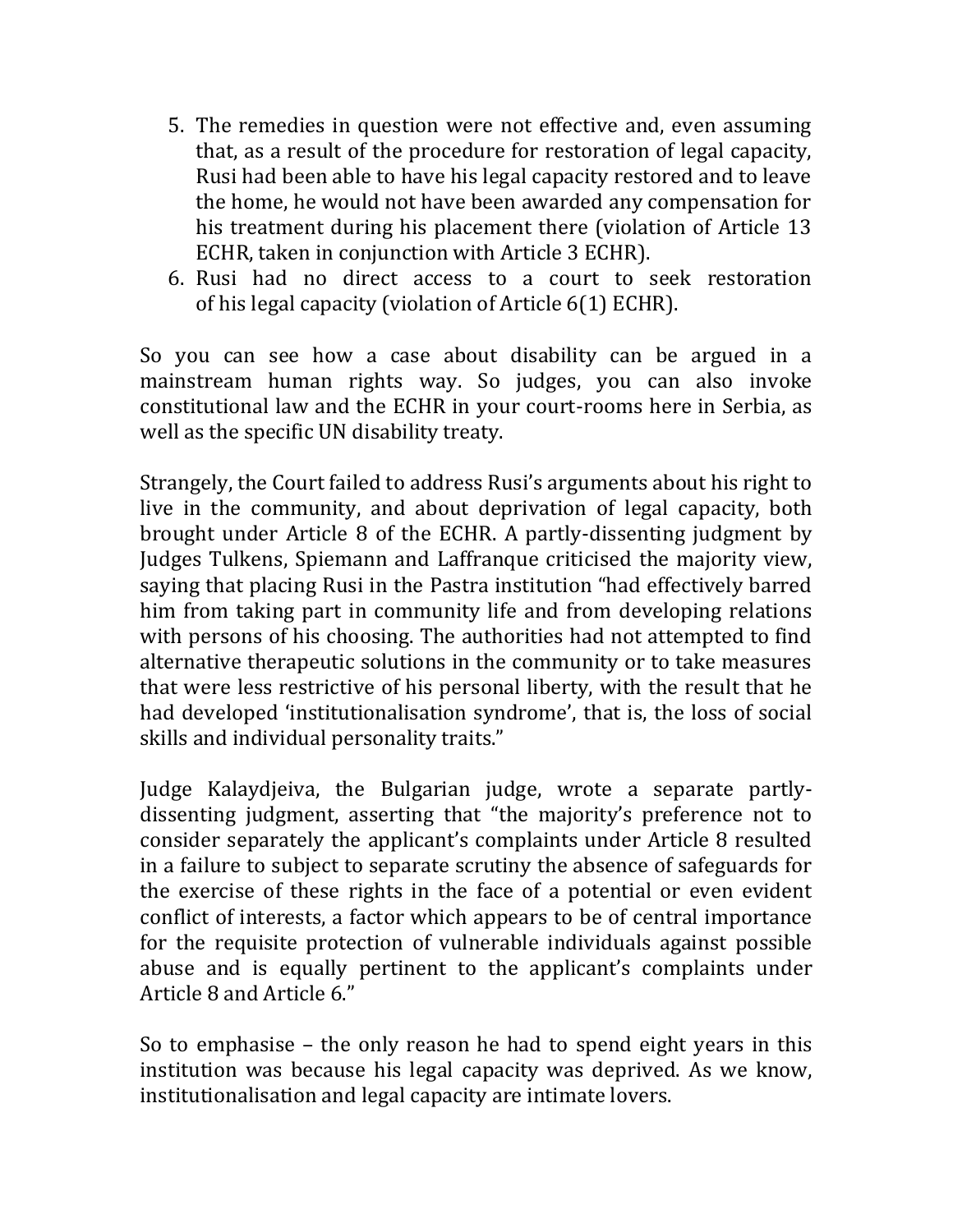## **Decoupling subsequent losses of human rights**

Placing someone under guardianship means that they will automatically lose many fundamental rights. As we have seen, people lose the right to decide where and with whom to live – they lose their right to live in the community. You lose your right to work, which is curious when you consider the bidirectional link between disability and poverty and that by denying someone the opportunity to work you deny them the opportunity for a livelihood. Losing your legal capacity means that the guardian controls your money, and sadly this is often the reason why people are placed under guardianship. Your children may be taken away from you if you are placed under guardianship. And you will you're your right to vote, that single most simple thing we can do in democracies. I am looking forward to hearing from Kristijan about the fantastic work he and colleagues have done in Croatia to get law changed to enable people under guardianship there to vote. Finally, under guardianship you are denied the right to join advocacy NGOs, trade unions and political parties – the very bodies which could help you. You are also denied

Let me tell you about another case.

#### **Shtukaturov v. Russia**

Pavel Shtukaturov was in his mid 20s when he found out that his mum had placed him under plenary guardianship a year ago. He engaged an attorney, Dmitri Bartenev in St. Petersburg to retain his legal capacity. A few days later Pavel called Dmitri from a psychiatric hospital asking him to help get him out of there! His mother had placed him in the psychiatric hospital where under Russian law he was classed as a "voluntary" patient, even though he made it very clear he did not want to be there. He was detained there for seven months, and received high doses of psychotropic medication against his will. The hospital did not allow Dmitri to visit Pavel. I happened to be there at the time, and went to the hospital with Dmitri. I don't know what was more frightening: the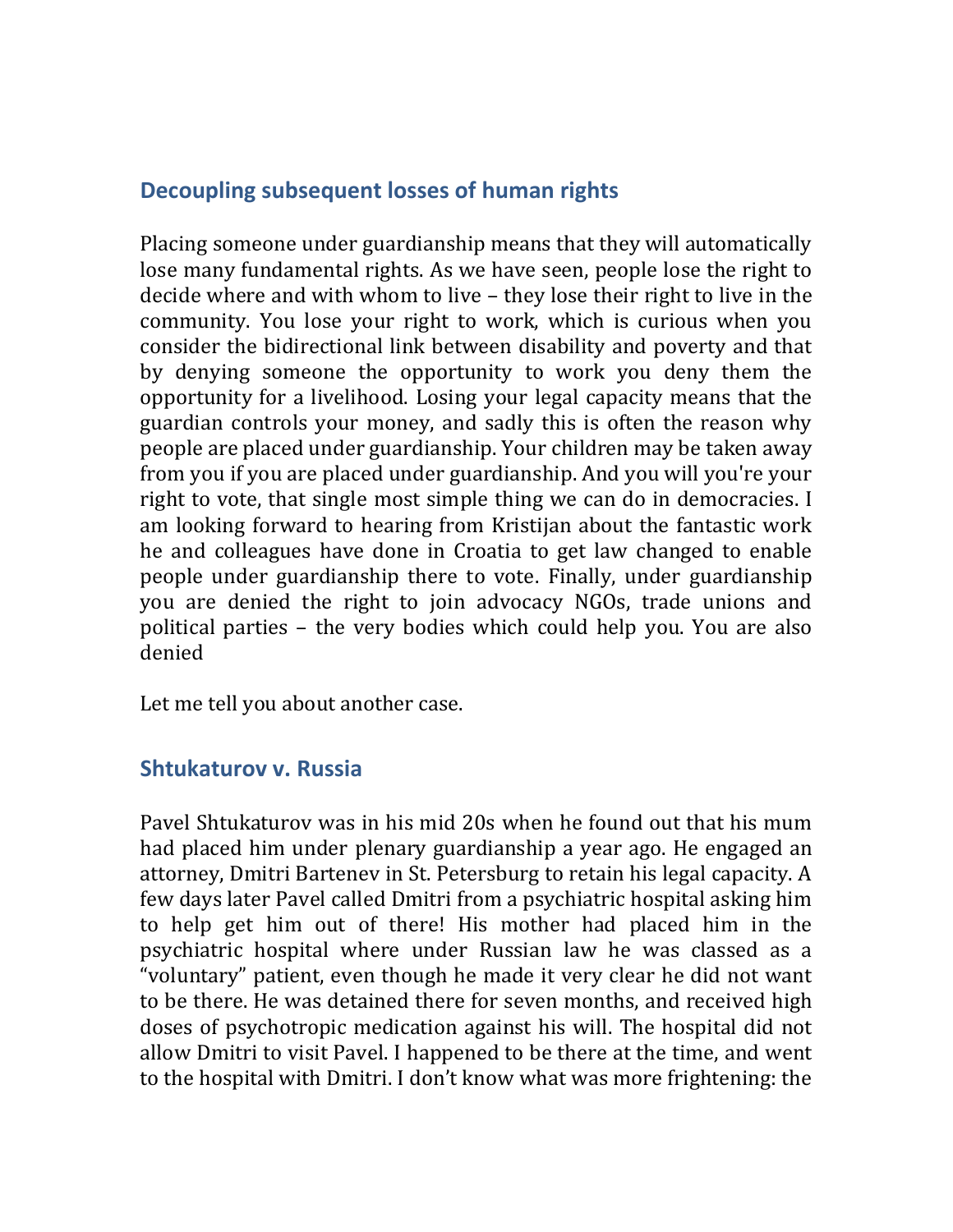head nurse of the ward who refused access or the Alsatian dog growling in the corridor.

The case went on and you can read about the loops which we had to go through. Eventually in 2008 the Strasbourg Court found:

- 1. Deprivation of legal capacity constitutes a "very serious" interference of a person's private life, it is applied indefinitely, and cannot be challenged by the person under guardianship (violation of Article 8 ECHR).
- 2. A mental illness cannot be the sole reason to justify stripping someone of legal capacity and Russian law is disproportionate in allowing this to happen without making provision for a tailormade response (violation of Article 8 ECHR).
- 3. The guardianship proceedings were unfair because they wholly excluded Pavel (violation of Article 6 ECHR).
- 4. Deprivation of legal capacity is not a ground to deprive a person of their liberty (violation of Article 5(1) ECHR).
- 5. Every person who is detained including those who have been deprived of their legal capacity - should have the right to pursue independently a legal review to challenge their detention (violation of Article 5(4) ECHR).
- 6. The Russian Government failed to comply with an "interim measure" of the European Court ordering it to allow Dmitri to have access to Pavel (violation of Article 34 ECHR).

Judgment on just satisfaction came two years later, and criticized the Russian government for failing to restore Mr Shtukaturov's legal capacity or provide him any access to justice. The Court ordered 25,000 EUR compensation, the largest amount in a disability case. So in this case you can see that other rights were effected, most notably the right to refuse medical treatment and the right to liberty.

You may think it is quite odd that the law removes a person's right to take decisions just because someone may need some support. Proportionality is a key concept in human rights, and guardianship regimes are rather like taking a sledge-hammer to crack a nut. There is another way to deal with this.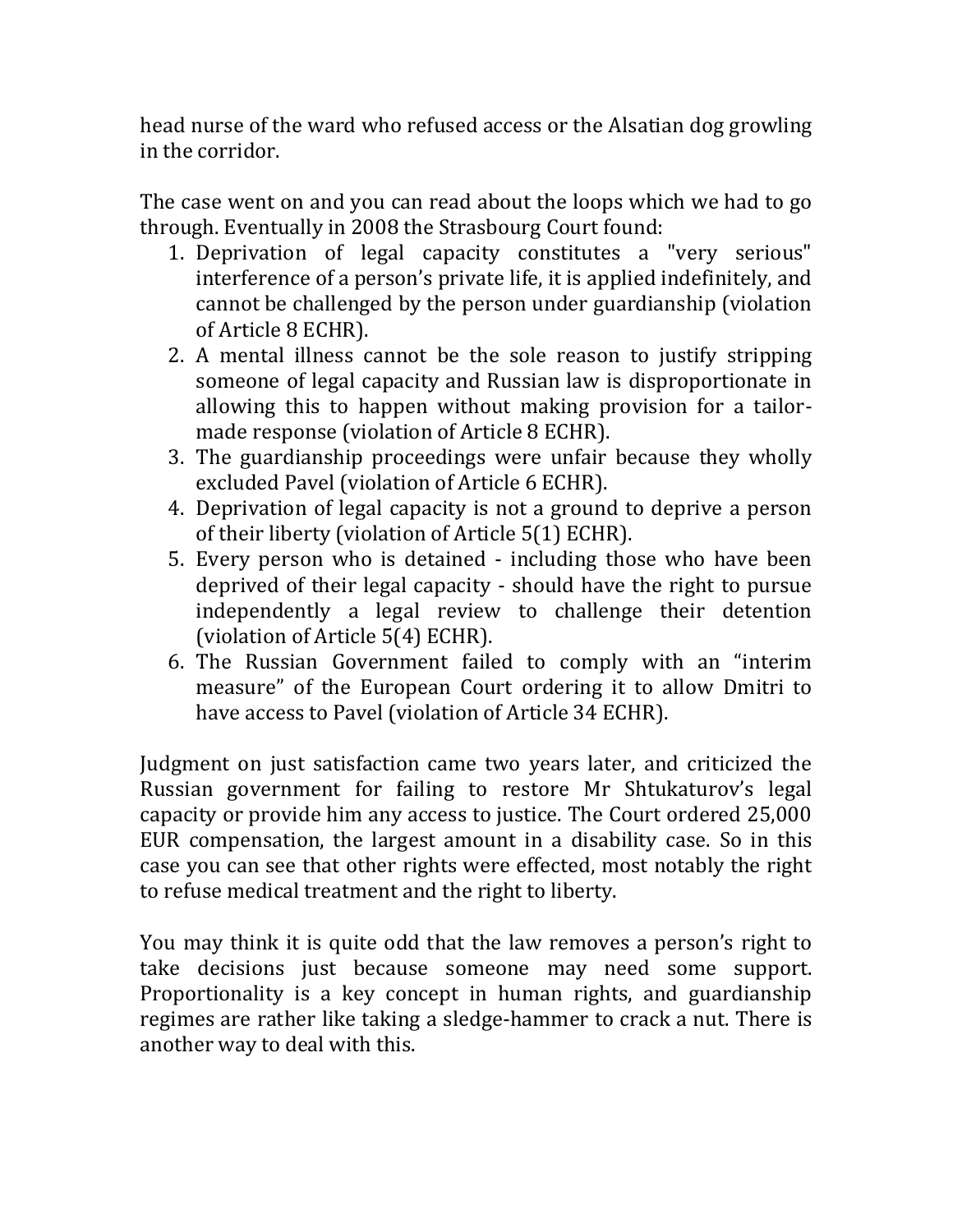#### **CRPD**

So much for European law. What does UN law say? Essentially Article 12 of the UN Disability Rights Convention is based on two normative premises. First, that everyone has legal capacity (paragraph 2). And second, that the State has an obligation to provide access to supports if a person needs such supports to exercise her/his legal capacity (paragraph 3). This needs to happen with safeguards, so that a person is not exploited or placed in an abusive situation in any way.

The UN Committee on the Rights of Persons with Disabilities has said that States must, "take action to develop laws and policies to replace regimes of substitute decision-making by supported decision-making, which respects the person's autonomy, will and preferences." (Concluding Observations on Spain, 2011. CRPD/C/ESP/CO/1, Para 34.) And that people including judges need training on the new support model.

## **What can judges do?**

Here are some questions which judges could ask themselves here and now, under the existing law:

- How can I maximize autonomy for this person?
- How can I remedy exploitation, violence and abuse, and try and prevent these things from occurring in the future?
- How can I deal with the huge conflict between the CRPD and Serbian law?
- How can I order the local government to put in place supports so a person doesn't need to be placed under guardianship?
- How can I create jurisprudence to abolish blanket forms of control?
- How can I abide or (at least) cite the CRPD in my judgment?

### **Conclusion**